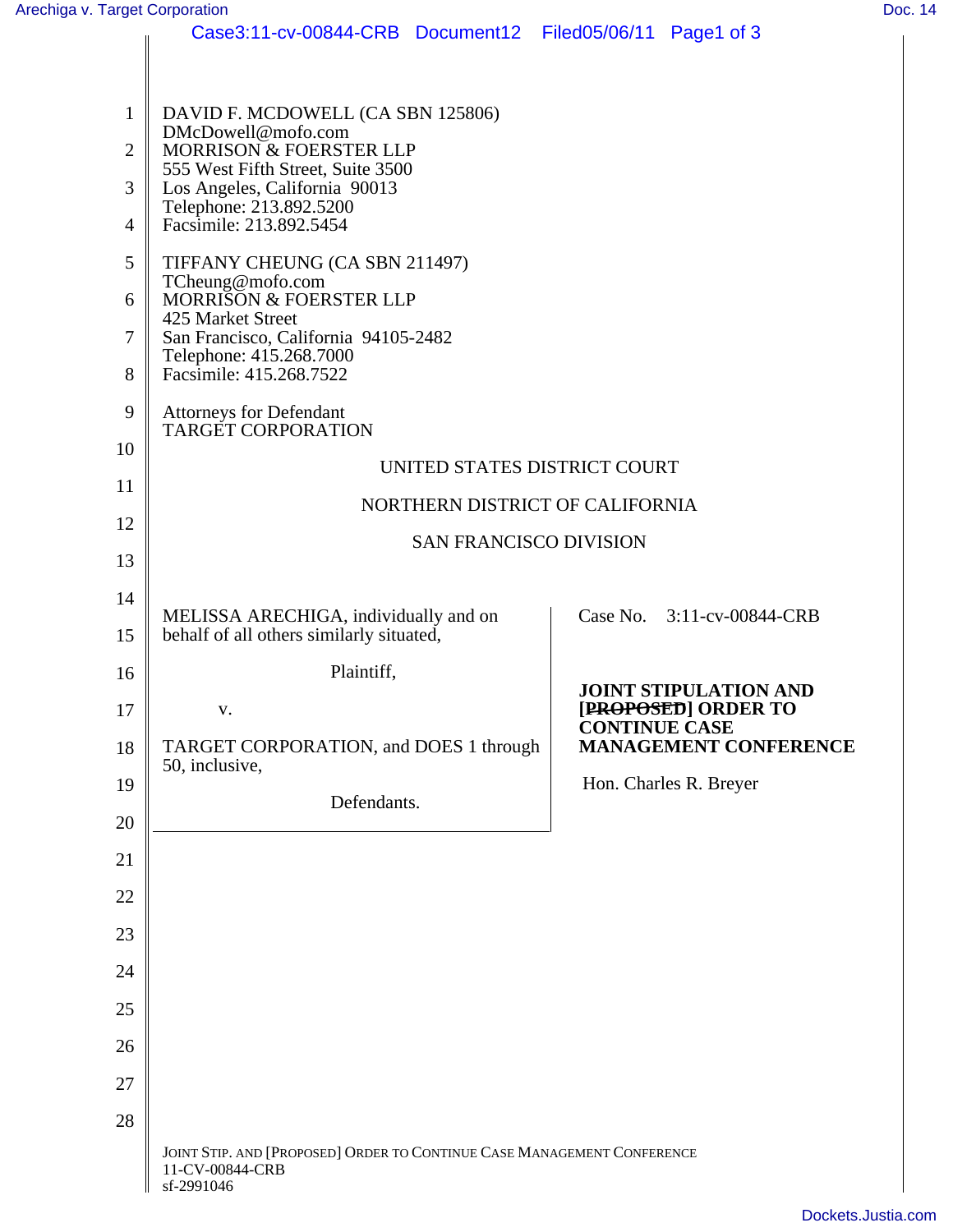|                 | Case3:11-cv-00844-CRB Document12 Filed05/06/11 Page2 of 3                                                |
|-----------------|----------------------------------------------------------------------------------------------------------|
|                 | WHEREAS, Plaintiff filed the Complaint in this action on February 23, 2011;                              |
|                 | WHEREAS, Defendant Target Corporation ("Target") filed its Answer to the Complaint                       |
|                 | on May 2, 2011;                                                                                          |
|                 | WHEREAS, the case management conference in this case is currently set for June 3,                        |
|                 | $5 \mid 2011;$                                                                                           |
|                 | WHEREAS, the parties have conferred regarding their claims and defenses and are                          |
|                 | continuing to confer about these issues;                                                                 |
|                 | WHEREAS, the parties have agreed that this process may facilitate an efficient resolution                |
|                 | 9 $\parallel$ of this case and that additional time is required to complete this process.                |
| 10 <sup>1</sup> | The parties hereby stipulate and respectfully request that the Court continue the Case                   |
|                 | 11   Management Conference until July 29, 2011 or a date thereafter that is convenient for the Court.    |
|                 | 12 The parties will file their joint case management statement at least 10 days before the scheduled     |
|                 | 13   Case Management Conference.                                                                         |
| 14              |                                                                                                          |
| 15              |                                                                                                          |
| 16              | H. TIM HOFFMAN<br>Dated: May 6, 2011<br>ARTHUR W. LAZEAR<br><b>CHAD A. SAUNDERS</b>                      |
| 17              | HOFFMAN & LAZEAR                                                                                         |
| 18              |                                                                                                          |
| 19              | By: /s/ Chad A. Saunders                                                                                 |
| 20              | <b>CHAD A. SAUNDERS</b>                                                                                  |
| 21              | Attorneys for Plaintiff<br>MELISSA ARECHIGA                                                              |
| 22              |                                                                                                          |
| 23              |                                                                                                          |
| 24              |                                                                                                          |
| 25              |                                                                                                          |
| 26              |                                                                                                          |
| $27\,$          |                                                                                                          |
| 28              |                                                                                                          |
|                 | JOINT STIP. AND [PROPOSED] ORDER TO CONTINUE CASE MANAGEMENT CONFERENCE<br>11-CV-00844-CRB<br>sf-2991046 |